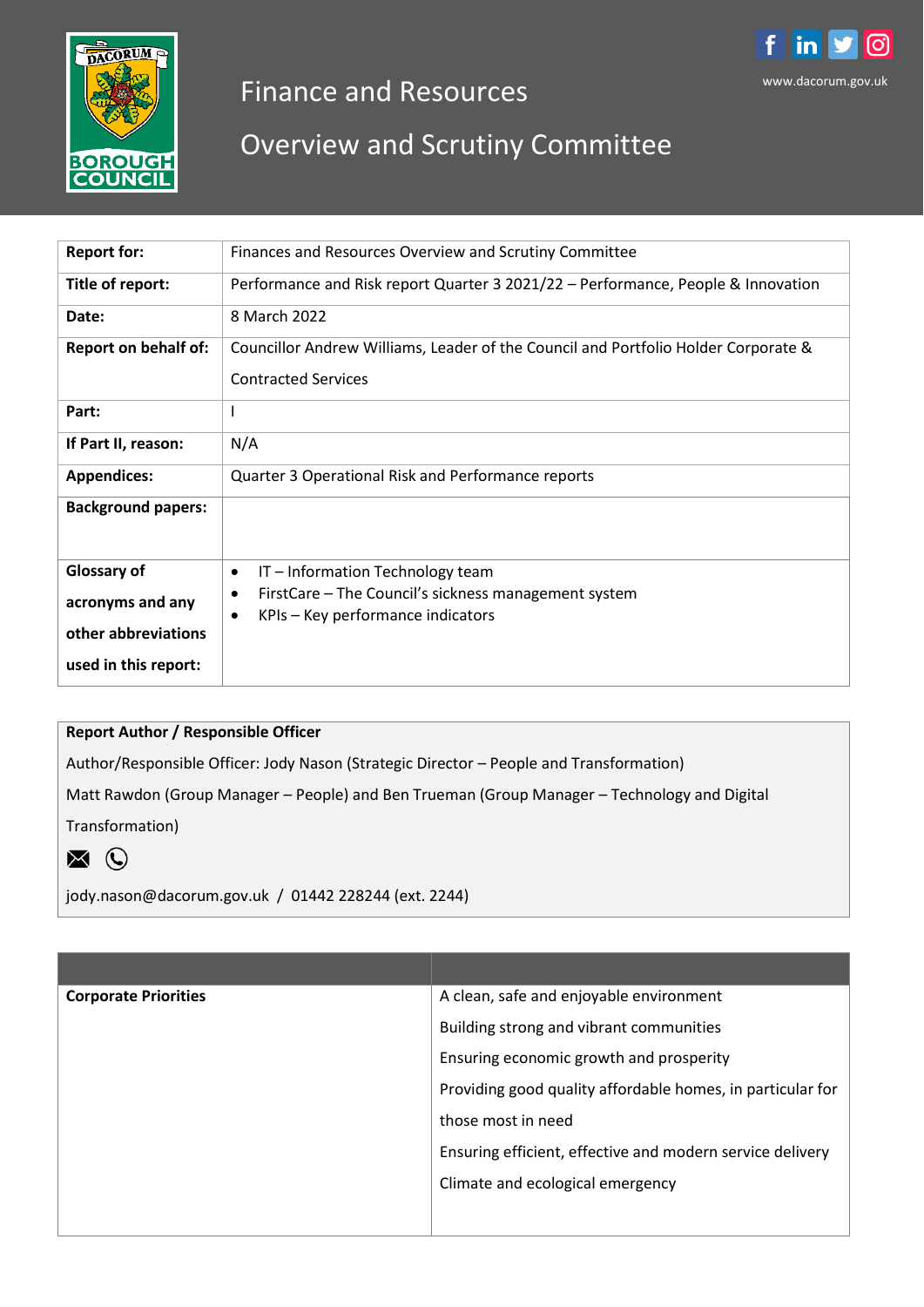| Wards affected                                | All                                                                                                                                  |
|-----------------------------------------------|--------------------------------------------------------------------------------------------------------------------------------------|
| <b>Purpose of the report:</b>                 | To provide the Committee with analysis of<br>1.<br>performance and risk management for the<br>services and functions provided by the |
|                                               | Performance, People & Innovation Service.                                                                                            |
| Recommendation (s) to the decision maker (s): | That the Committee notes the contents of the<br>$1_{-}$<br>report and the performance of the service for<br>Quarter 3 2021/22.       |
| Period for post policy/project review:        |                                                                                                                                      |

#### **1 Introduction**

This is a regular report to the committee detailing the performance of the relevant services for this committee over the last quarter.

The review also considers operational risks and highlights any additional controls and assurances needed to address the issues raised.

Performance reports are produced on a quarterly basis with information collated in the Council's performance management system (Rocket).

The performance report for the division is attached and it examines progress in relation to two key themes: Human Resources; and IT and Digital Services.

#### **2 Key Issues**

#### **Monitoring Performance**

#### *2.1 Human Resources*

*2.1.1* The total sickness absence outturn for Q3 is similar to the last quarter but higher than Q3 last year. Both short and long term absence has increased.

*2.1.2* The sickness scrutiny group continues to meet regularly to assess all sickness absence and will look to identify trends and any areas of concern, in these cases they will be escalated to a more formal route via the policy. This group also monitors compliance to return work interviews to ensure staff members returning have a session with their manager to discuss their absence, as well as carrying out spot checks on whether managers are in regular contact with their staff.

*2.1.3* The HR team has analysed the statistics and there appears to be an increase in stress/anxiety related absence (both home and work) as well as increased absence related to Covid-19. HR work with management to assess cases to understand what the reasons for the sickness absence so that a tailored approach to managing the absence is devised. For cases of work related sickness, mechanisms are in place to identify the 'possible cause', so that managers can find solutions to alleviate these pressures whilst still setting expectations of work delivery. Alternatively, for cases including home life stressors, in these situations there are many support processes in place such as, occupational health, counselling, sign posting to external support, our new mental health first aider programme.